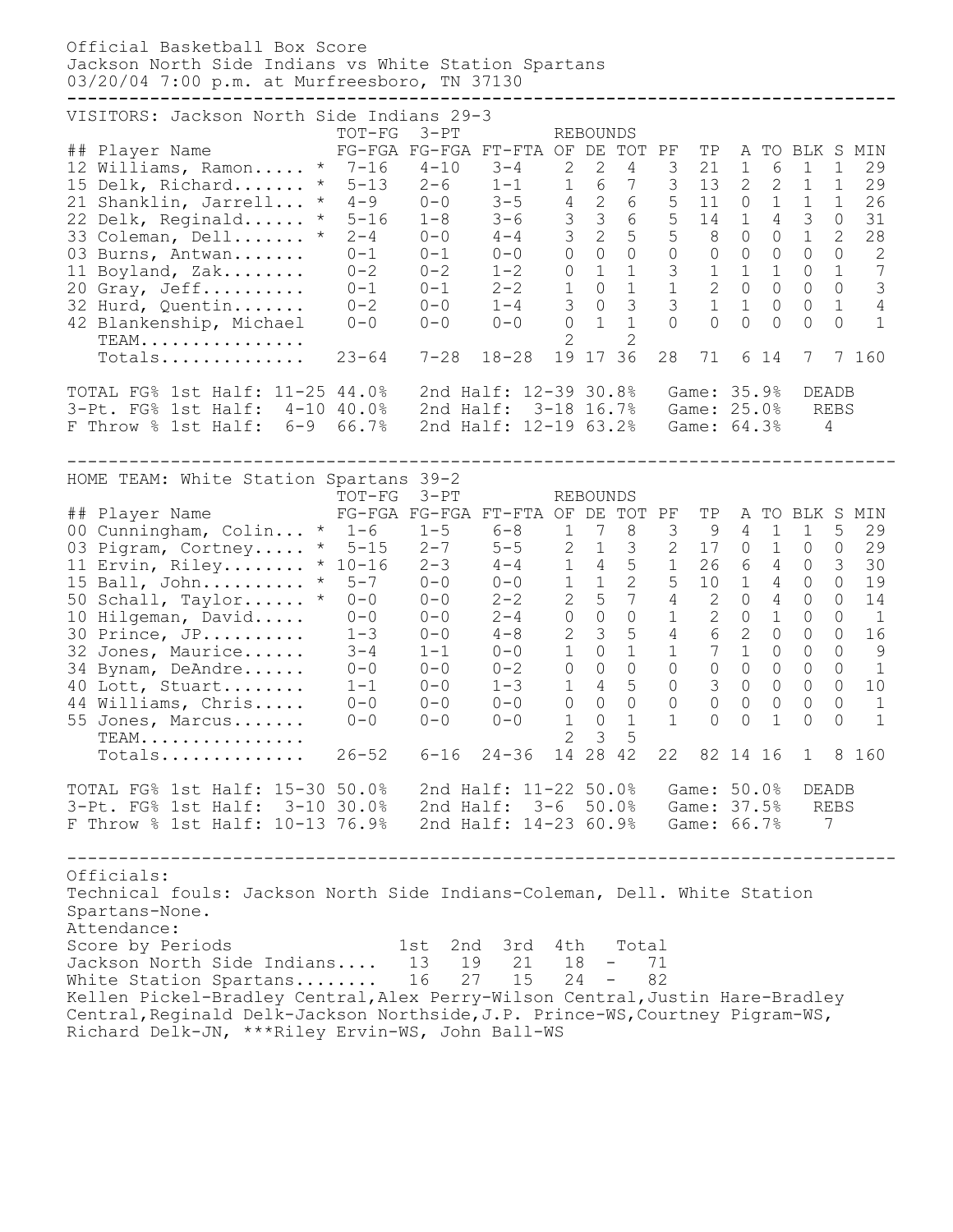## Play-By-Play Jackson North Side Indians vs White Station Spartans 03/20/04 7:00 p.m. at Murfreesboro, TN 37130

1st PERIOD Play-by-Play (Page 1)

| HOME TEAM: White Station Sparta       | TIME  |                   | SCORE MAR VISITORS: Jackson North Side I |
|---------------------------------------|-------|-------------------|------------------------------------------|
| TURNOVR by Pigram, Cortney            | 07:37 |                   |                                          |
|                                       | 07:36 |                   | STEAL by Coleman, Dell                   |
|                                       |       | 07:27             | MISSED 3 PTR by Delk, Reginald           |
| REBOUND (DEF) by Schall, Taylor       | 07:27 |                   |                                          |
| MISSED LAYUP by Ervin, Riley          | 07:20 |                   |                                          |
|                                       | 07:20 |                   | BLOCK by Williams, Ramon                 |
| REBOUND (OFF) by (TEAM)               | 07:17 |                   |                                          |
| GOOD! LAYUP by Pigram, Cortney [PNT]  | 07:16 | $2 - 0$ H 2       |                                          |
| ASSIST by Ervin, Riley                | 07:16 |                   |                                          |
|                                       | 07:04 |                   | TURNOVR by Williams, Ramon               |
| MISSED LAYUP by Ball, John            | 06:53 |                   |                                          |
|                                       | 06:53 |                   | BLOCK by Delk, Reginald                  |
|                                       | 06:51 |                   | REBOUND (DEF) by Delk, Richard           |
|                                       | 06:34 |                   | 2-3 V 1 GOOD! 3 PTR by Williams, Ramon   |
| MISSED 3 PTR by Ervin, Riley          | 06:13 |                   |                                          |
| REBOUND (OFF) by Pigram, Cortney      | 06:13 |                   |                                          |
| GOOD! JUMPER by Pigram, Cortney [PNT] | 06:09 | $4-3$ H 1         |                                          |
|                                       | 05:56 |                   | MISSED 3 PTR by Delk, Richard            |
| REBOUND (DEF) by Schall, Taylor       | 05:56 |                   |                                          |
| GOOD! LAYUP by Ball, John [PNT]       | 05:48 | $6 - 3$ H 3       |                                          |
|                                       | 05:40 |                   | TURNOVR by Williams, Ramon               |
| STEAL by Ervin, Riley                 | 05:38 |                   |                                          |
| TURNOVR by Ervin, Riley               | 05:36 |                   |                                          |
|                                       | 05:35 |                   | STEAL by Coleman, Dell                   |
|                                       | 05:32 |                   | FOUL by Shanklin, Jarrell                |
|                                       | 05:32 |                   | TURNOVR by Shanklin, Jarrell             |
| GOOD! LAYUP by Ervin, Riley [PNT]     | 05:23 | $8 - 3$ H 5       |                                          |
|                                       | 05:07 |                   | 8-5 H 3 GOOD! JUMPER by Delk, Reginald   |
| MISSED 3 PTR by Cunningham, Colin     | 05:01 |                   |                                          |
|                                       | 05:01 |                   | REBOUND (DEF) by Delk, Richard           |
|                                       | 04:52 | $8 - 7$           | H 1 GOOD! LAYUP by Delk, Richard [PNT]   |
| FOUL by Ball, John                    | 04:52 |                   |                                          |
|                                       | 04:52 | $8 - 8$           | T 1 GOOD! FT SHOT by Delk, Richard       |
| TURNOVR by Ball, John                 | 04:43 |                   |                                          |
|                                       | 04:42 |                   | STEAL by Shanklin, Jarrell               |
|                                       | 04:21 |                   | 8-10 V 2 GOOD! JUMPER by Delk, Richard   |
| MISSED 3 PTR by Cunningham, Colin     | 04:05 |                   |                                          |
| REBOUND (OFF) by Schall, Taylor       | 04:05 |                   |                                          |
| TURNOVR by Schall, Taylor             | 04:01 |                   |                                          |
|                                       | 04:00 |                   | STEAL by Williams, Ramon                 |
|                                       | 03:54 |                   | MISSED JUMPER by Coleman, Dell           |
| REBOUND (DEF) by Schall, Taylor       | 03:54 |                   |                                          |
| MISSED JUMPER by Ervin, Riley         | 03:42 |                   |                                          |
|                                       | 03:42 |                   | REBOUND (DEF) by Coleman, Dell           |
|                                       | 03:29 |                   | MISSED 3 PTR by Delk, Reginald           |
|                                       | 03:29 |                   | REBOUND (OFF) by Delk, Richard           |
|                                       | 03:24 |                   | MISSED JUMPER by Delk, Richard           |
| REBOUND (DEF) by Schall, Taylor       | 03:24 |                   |                                          |
| MISSED 3 PTR by Cunningham, Colin     | 03:17 |                   |                                          |
|                                       | 03:17 |                   | REBOUND (DEF) by Williams, Ramon         |
|                                       | 03:10 |                   | FOUL by Williams, Ramon                  |
|                                       | 03:10 |                   | TURNOVR by Williams, Ramon               |
| MISSED 3 PTR by Pigram, Cortney       | 02:54 |                   |                                          |
| REBOUND (OFF) by Prince, JP           | 02:54 |                   |                                          |
| GOOD! LAYUP by Prince, JP [PNT]       | 02:50 | $10-10$ T 2       |                                          |
|                                       | 02:38 |                   | MISSED JUMPER by Shanklin, Jarrell       |
|                                       | 02:38 |                   | REBOUND (OFF) by Shanklin, Jarrell       |
|                                       | 02:35 |                   | MISSED JUMPER by Shanklin, Jarrell       |
| REBOUND (DEF) by Cunningham, Colin    | 02:35 |                   |                                          |
| GOOD! LAYUP by Jones, Maurice [PNT]   |       | $02:22$ 12-10 H 2 |                                          |
| ASSIST by Ervin, Riley                | 02:22 |                   |                                          |
|                                       | 01:48 |                   | MISSED LAYUP by Shanklin, Jarrell        |
| REBOUND (DEF) by Prince, JP           | 01:48 |                   |                                          |
|                                       | 01:39 |                   | FOUL by Coleman, Dell                    |
| MISSED FT SHOT by Prince, JP          | 01:39 |                   |                                          |
| REBOUND (OFF) by (DEADBALL)           | 01:39 |                   |                                          |
| GOOD! FT SHOT by Prince, JP           | 01:39 | $13 - 10$ H 3     |                                          |
| GOOD! 3 PTR by Pigram, Cortney        | 01:33 | $01:09$ 16-10 H 6 | TURNOVR by Delk, Reginald                |
|                                       |       |                   |                                          |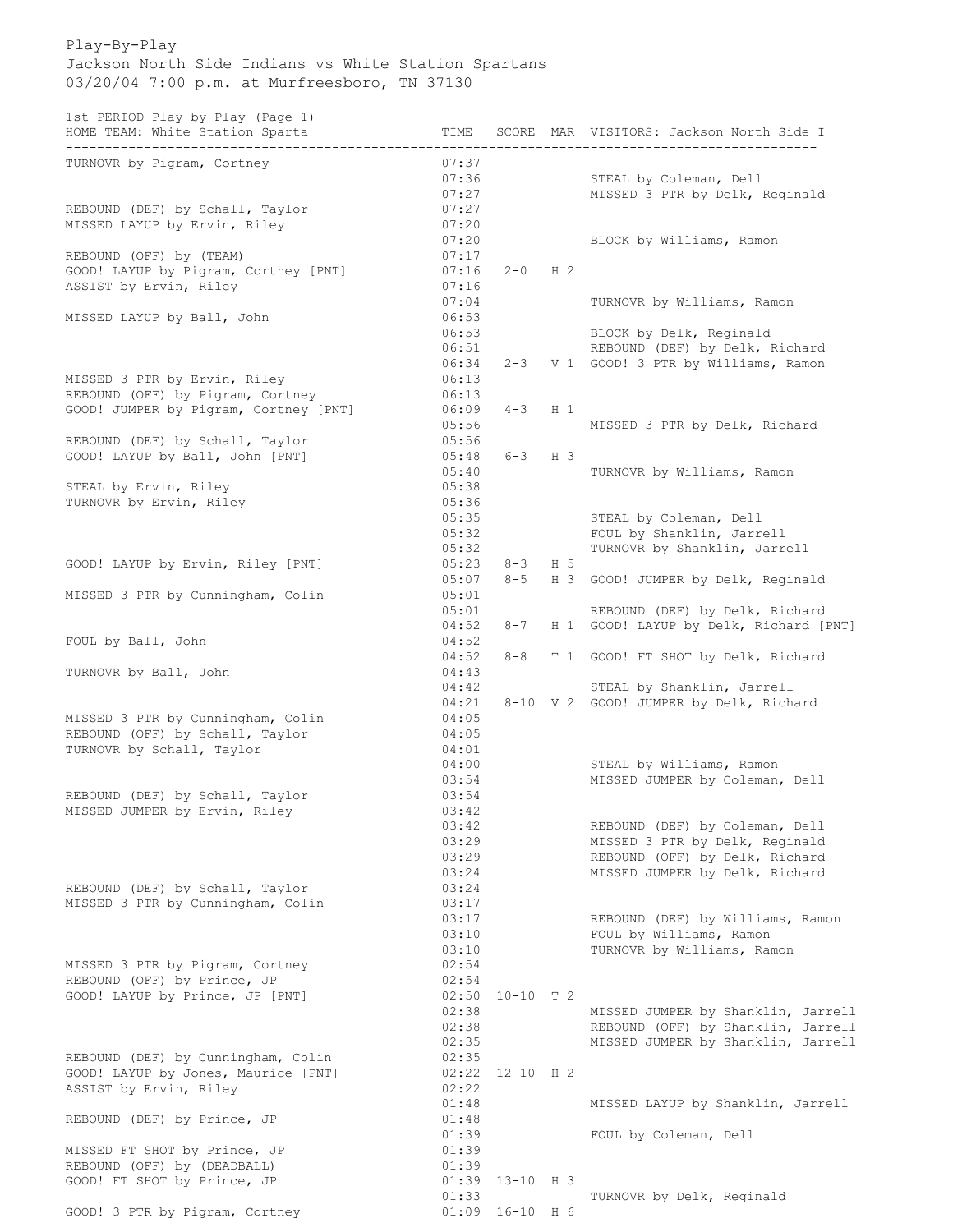| ASSIST by Prince, JP             | 01:09                                             |
|----------------------------------|---------------------------------------------------|
| FOUL by Pigram, Cortney          | 00:57                                             |
|                                  | 16-13 H 3 GOOD! 3 PTR by Williams, Ramon<br>00:47 |
| MISSED 3 PTR by Pigram, Cortney  | 00:30                                             |
|                                  | 00:30<br>REBOUND (DEF) by Delk, Richard           |
| FOUL by Prince, JP               | 00:25                                             |
|                                  | 00:23<br>TURNOVR by Delk, Richard                 |
| STEAL by Cunningham, Colin       | 00:22                                             |
|                                  | 00:22<br>FOUL by Boyland, Zak                     |
| MISSED 3 PTR by Pigram, Cortney  | 00:12                                             |
|                                  | 00:12<br>REBOUND (DEF) by Boyland, Zak            |
|                                  | 00:00<br>MISSED 3 PTR by Williams, Ramon          |
| BLOCK by Cunningham, Colin       | 00:00                                             |
| REBOUND (DEF) by Pigram, Cortney | 00:00                                             |

White Station Spartans 16, Jackson North Side Indians 13

| 2nd PERIOD Play-by-Play (Page 1)<br>HOME TEAM: White Station Sparta<br>-----------------------------<br>---------------------------------- | TIME           |                     |     | SCORE MAR VISITORS: Jackson North Side I<br>_____________________________ |
|--------------------------------------------------------------------------------------------------------------------------------------------|----------------|---------------------|-----|---------------------------------------------------------------------------|
|                                                                                                                                            | 07:44          |                     |     | 07:44 16-16 T 3 GOOD! 3 PTR by Williams, Ramon<br>FOUL by Coleman, Dell   |
| GOOD! LAYUP by Ervin, Riley [PNT]                                                                                                          |                | $07:32$ 18-16 H 2   |     |                                                                           |
|                                                                                                                                            | 07:22          |                     |     | MISSED JUMPER by Delk, Reginald                                           |
|                                                                                                                                            | 07:22          |                     |     | REBOUND (OFF) by Shanklin, Jarrell                                        |
| FOUL by Schall, Taylor                                                                                                                     | 07:18          |                     |     |                                                                           |
|                                                                                                                                            |                |                     |     | 07:18 18-17 H 1 GOOD! FT SHOT by Shanklin, Jarrell                        |
|                                                                                                                                            |                |                     |     | 07:18 18-18 T 4 GOOD! FT SHOT by Shanklin, Jarrell                        |
| GOOD! LAYUP by Ball, John [PNT]                                                                                                            |                | $07:11$ $20-18$ H 2 |     |                                                                           |
|                                                                                                                                            | 07:04          |                     |     | TURNOVR by Williams, Ramon                                                |
| STEAL by Cunningham, Colin<br>MISSED LAYUP by Cunningham, Colin                                                                            | 07:03<br>07:02 |                     |     |                                                                           |
| REBOUND (OFF) by Cunningham, Colin                                                                                                         | 07:02          |                     |     |                                                                           |
|                                                                                                                                            | 06:55          |                     |     | FOUL by Delk, Richard                                                     |
| MISSED FT SHOT by Cunningham, Colin                                                                                                        | 06:55          |                     |     |                                                                           |
| REBOUND (OFF) by (DEADBALL)                                                                                                                | 06:55          |                     |     |                                                                           |
| GOOD! FT SHOT by Cunningham, Colin                                                                                                         |                | 06:55 21-18 H 3     |     |                                                                           |
|                                                                                                                                            | 06:42          |                     |     | FOUL by Delk, Reginald                                                    |
|                                                                                                                                            | 06:42          |                     |     | TURNOVR by Delk, Reginald                                                 |
| GOOD! 3 PTR by Cunningham, Colin                                                                                                           |                | $06:14$ 24-18 H 6   |     |                                                                           |
| ASSIST by Ervin, Riley                                                                                                                     | 06:14          |                     |     |                                                                           |
|                                                                                                                                            |                |                     |     | 06:02 24-20 H 4 GOOD! LAYUP by Coleman, Dell [PNT]                        |
|                                                                                                                                            | 06:02          |                     |     | ASSIST by Delk, Reginald                                                  |
| MISSED JUMPER by Ervin, Riley                                                                                                              | 05:52          |                     |     |                                                                           |
| REBOUND (OFF) by Schall, Taylor                                                                                                            | 05:52          |                     |     |                                                                           |
| GOOD! FT SHOT by Schall, Taylor                                                                                                            | 05:51          | $05:51$ 25-20 H 5   |     | FOUL by Williams, Ramon                                                   |
| GOOD! FT SHOT by Schall, Taylor                                                                                                            |                | 05:51 26-20 H 6     |     |                                                                           |
|                                                                                                                                            | 05:38          |                     |     | MISSED JUMPER by Delk, Reginald                                           |
|                                                                                                                                            | 05:38          |                     |     | REBOUND (OFF) by Delk, Reginald                                           |
|                                                                                                                                            | 05:34          |                     |     | TURNOVR by Delk, Reginald                                                 |
| STEAL by Cunningham, Colin                                                                                                                 | 05:33          |                     |     |                                                                           |
| MISSED JUMPER by Prince, JP                                                                                                                | 05:27          |                     |     |                                                                           |
| REBOUND (OFF) by Prince, JP                                                                                                                | 05:27          |                     |     |                                                                           |
| MISSED JUMPER by Prince, JP                                                                                                                | 05:24          |                     |     |                                                                           |
|                                                                                                                                            | 05:24          |                     |     | BLOCK by Delk, Reginald                                                   |
|                                                                                                                                            | 05:22          |                     |     | REBOUND (DEF) by Shanklin, Jarrell                                        |
| FOUL by Schall, Taylor                                                                                                                     | 05:14<br>05:14 |                     |     |                                                                           |
|                                                                                                                                            | 05:14          |                     |     | MISSED FT SHOT by Delk, Reginald<br>REBOUND (OFF) by (DEADBALL)           |
|                                                                                                                                            |                |                     |     | 05:14 26-21 H 5 GOOD! FT SHOT by Delk, Reginald                           |
| MISSED LAYUP by Pigram, Cortney                                                                                                            | 04:57          |                     |     |                                                                           |
|                                                                                                                                            | 04:57          |                     |     | BLOCK by Coleman, Dell                                                    |
|                                                                                                                                            | 04:55          |                     |     | REBOUND (DEF) by Coleman, Dell                                            |
|                                                                                                                                            | 04:44          |                     |     | TURNOVR by Williams, Ramon                                                |
| STEAL by Cunningham, Colin                                                                                                                 | 04:43          |                     |     |                                                                           |
| TURNOVR by Ervin, Riley                                                                                                                    | 04:38          |                     |     |                                                                           |
|                                                                                                                                            | 04:38          |                     |     | TIMEOUT TEAM                                                              |
| FOUL by Prince, JP                                                                                                                         | 04:23          |                     |     |                                                                           |
|                                                                                                                                            | 04:23          |                     |     | MISSED FT SHOT by Williams, Ramon                                         |
|                                                                                                                                            | 04:23          |                     |     | REBOUND (OFF) by (DEADBALL)                                               |
| GOOD! JUMPER by Ball, John                                                                                                                 | 04:23<br>04:13 | 26-22<br>28-22 H 6  | H 4 | GOOD! FT SHOT by Williams, Ramon                                          |
| ASSIST by Cunningham, Colin                                                                                                                | 04:13          |                     |     |                                                                           |
|                                                                                                                                            | 03:40          | 28-24 H 4           |     | GOOD! JUMPER by Williams, Ramon                                           |
|                                                                                                                                            | 03:27          |                     |     | FOUL by Shanklin, Jarrell                                                 |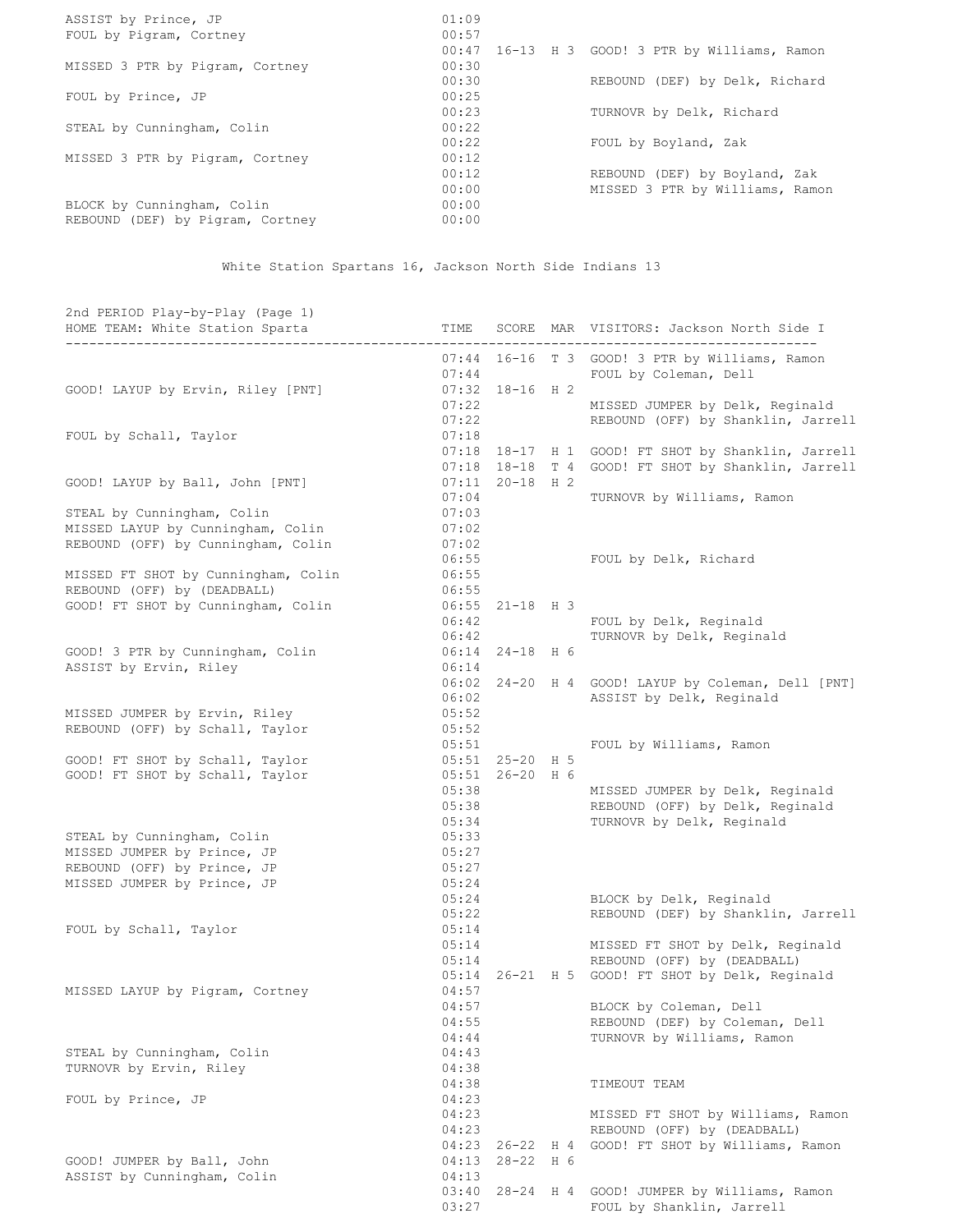MISSED FT SHOT by Cunningham, Colin 03:27 REBOUND (OFF) by (DEADBALL) 03:27 GOOD! FT SHOT by Cunningham, Colin 03:27 29-24 H 5 FOUL by Cunningham, Colin 03:13 FOUL by Cunningham, Colin  $03:13$ <br> $03:13$  29-25 H 4 GOOD! FT SHOT by Delk, Reginald<br>03:13 MISSED FT SHOT by Delk, Reginalc MISSED FT SHOT by Delk, Reginald REBOUND (DEF) by Cunningham, Colin 03:13 GOOD! LAYUP by Ervin, Riley [PNT] 03:06 31-25 H 6 GOOD! LAYUP by Ervin, Riley [PNT]  $03:06$  31-25 H 6<br>ASSIST by Ball, John  $03:06$ 02:40 31-27 H 4 GOOD! JUMPER by Delk, Richard FOUL by Ervin, Riley 02:34 TURNOVR by Ervin, Riley 02:34 02:11 TURNOVR by Williams, Ramon STEAL by Ervin, Riley 02:10 GOOD! LAYUP by Ervin, Riley [FB/PNT] 02:09 33-27 H 6<br>01:49 MISSED 3 PTR by Delk, Richard REBOUND (DEF) by Prince, JP 01:49 GOOD! LAYUP by Pigram, Cortney [PNT] 01:43 35-27 H 8 ASSIST by Ervin, Riley 01:43 01:24 35-29 H 6 GOOD! LAYUP by Shanklin, Jarrell [PNT] 01:24 ASSIST by Delk, Richard 01:12 FOUL by Delk, Richard GOOD! FT SHOT by Prince, JP<br>
GOOD! FT SHOT by Prince, JP<br>
01:12 37-29 H 8 GOOD! FT SHOT by Prince, JP 01:02 MISSED JUMPER by Delk, Richard REBOUND (DEF) by Cunningham, Colin 01:02 GOOD! 3 PTR by Jones, Maurice 00:54 40-29 H 11 ASSIST by Ervin, Riley 00:54 00:31 40-32 H 8 GOOD! 3 PTR by Delk, Reginald 00:31 ASSIST by Williams, Ramon 00:01 FOUL by Delk, Reginald  $GOOD!$  FT SHOT by Pigram, Cortney  $0.010141-32H9$ GOOD! FT SHOT by Pigram, Cortney 00:01 42-32 H 10 GOOD! FT SHOT by Pigram, Cortney 00:01 43-32 H 11 00:00 MISSED 3 PTR by Delk, Reginald REBOUND (DEF) by (TEAM) 00:00

White Station Spartans 43, Jackson North Side Indians 32

| 3rd PERIOD Play-by-Play (Page 1)<br>HOME TEAM: White Station Sparta<br>------------------------------------ | <b>TIME</b> |                   | SCORE MAR VISITORS: Jackson North Side I            |
|-------------------------------------------------------------------------------------------------------------|-------------|-------------------|-----------------------------------------------------|
| FOUL by Schall, Taylor                                                                                      | 07:45       |                   |                                                     |
| TURNOVR by Schall, Taylor                                                                                   | 07:45       |                   |                                                     |
|                                                                                                             | 07:34       |                   | MISSED JUMPER by Delk, Richard                      |
|                                                                                                             | 07:34       |                   | REBOUND (OFF) by Coleman, Dell                      |
|                                                                                                             |             |                   | 07:32 43-34 H 9 GOOD! LAYUP by Coleman, Dell [PNT]  |
| MISSED JUMPER by Pigram, Cortney                                                                            | 07:17       |                   |                                                     |
|                                                                                                             | 07:17       |                   | REBOUND (DEF) by Delk, Richard                      |
|                                                                                                             | 07:12       |                   | MISSED 3 PTR by Williams, Ramon                     |
|                                                                                                             | 07:12       |                   | REBOUND (OFF) by Shanklin, Jarrell                  |
|                                                                                                             | 07:09       |                   | MISSED LAYUP by Shanklin, Jarrell                   |
|                                                                                                             | 07:09       |                   | REBOUND (OFF) by (TEAM)                             |
|                                                                                                             | 06:54       |                   | MISSED LAYUP by Delk, Reginald                      |
|                                                                                                             | 06:54       |                   | REBOUND (OFF) by Delk, Reginald                     |
|                                                                                                             |             |                   | 06:49 43-36 H 7 GOOD! LAYUP by Delk, Reginald [PNT] |
| MISSED JUMPER by Ervin, Riley                                                                               | 06:35       |                   |                                                     |
|                                                                                                             | 06:35       |                   | REBOUND (DEF) by Delk, Reginald                     |
| TIMEOUT 30sec                                                                                               | 06:30       |                   |                                                     |
|                                                                                                             | 06:24       |                   | 43-38 H 5 GOOD! LAYUP by Delk, Reginald [PNT]       |
| MISSED 3 PTR by Cunningham, Colin                                                                           | 06:11       |                   |                                                     |
| REBOUND (OFF) by Ball, John                                                                                 | 06:11       |                   |                                                     |
| MISSED LAYUP by Ball, John                                                                                  | 06:06       |                   |                                                     |
|                                                                                                             | 06:06       |                   | BLOCK by Delk, Richard                              |
| REBOUND (OFF) by Ervin, Riley                                                                               | 06:04       |                   |                                                     |
| MISSED JUMPER by Pigram, Cortney                                                                            | 06:01       |                   |                                                     |
|                                                                                                             | 06:01       |                   | REBOUND (DEF) by Williams, Ramon                    |
|                                                                                                             | 05:54       |                   | MISSED 3 PTR by Delk, Reginald                      |
| REBOUND (DEF) by Ball, John                                                                                 | 05:54       |                   |                                                     |
| TURNOVR by Ball, John                                                                                       | 05:49       |                   |                                                     |
|                                                                                                             | 05:48       |                   | STEAL by Delk, Richard                              |
| FOUL by Ball, John                                                                                          | 05:45       |                   |                                                     |
|                                                                                                             |             |                   | 05:45 43-39 H 4 GOOD! FT SHOT by Shanklin, Jarrell  |
|                                                                                                             | 05:45       |                   | MISSED FT SHOT by Shanklin, Jarrell                 |
| REBOUND (DEF) by Prince, JP                                                                                 | 05:45       |                   |                                                     |
| GOOD! 3 PTR by Ervin, Riley                                                                                 |             | $05:27$ 46-39 H 7 |                                                     |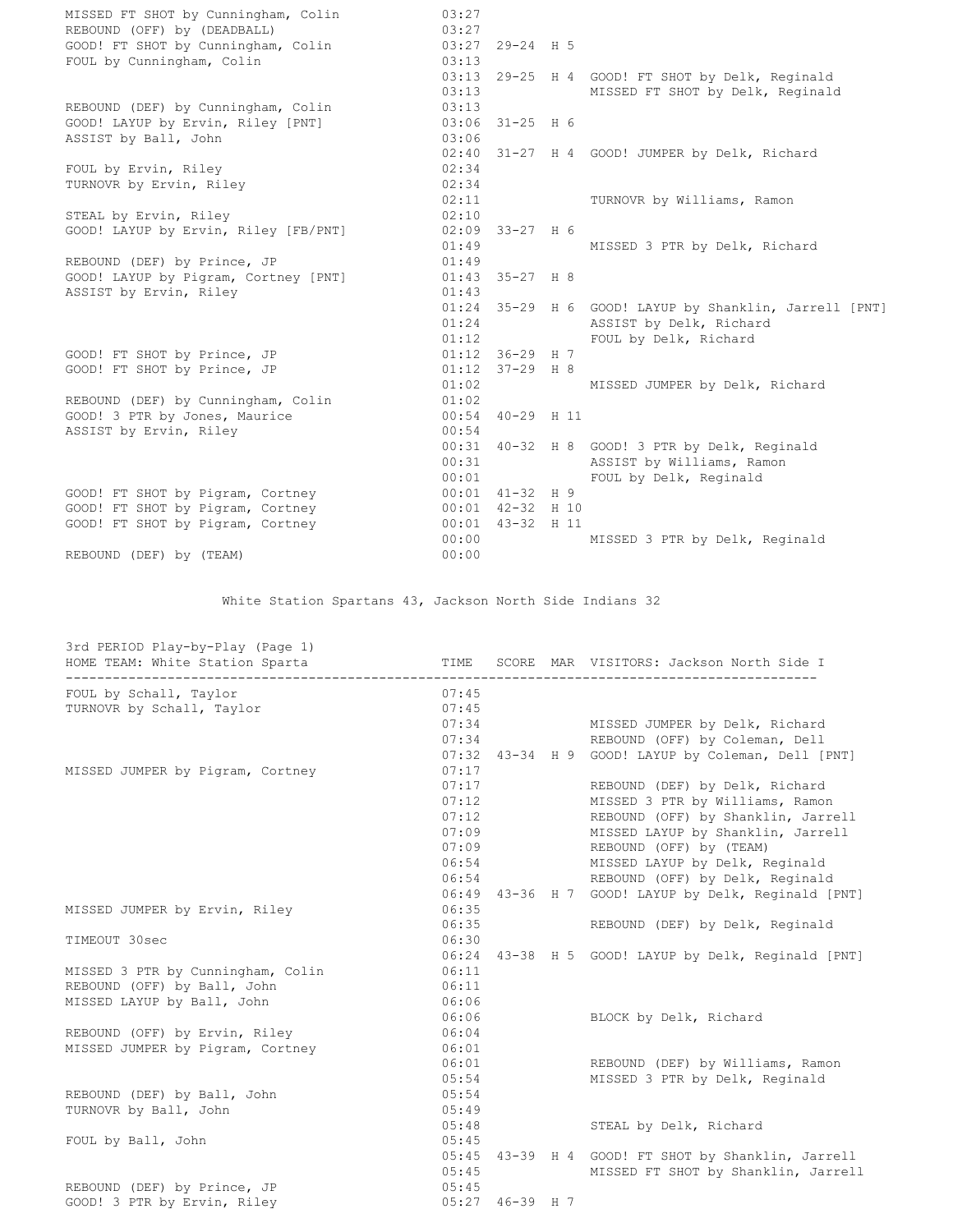ASSIST by Cunningham, Colin 05:27 FOUL by Ball, John 05:14 05:14 46-40 H 6 GOOD! FT SHOT by Coleman, Dell 05:14 46-41 H 5 GOOD! FT SHOT by Coleman, Dell TURNOVR by Schall, Taylor 05:08 05:06 MISSED 3 PTR by Delk, Reginald 05:06 REBOUND (OFF) by Shanklin, Jarrell 05:01 MISSED JUMPER by Shanklin, Jarrell 05:06<br>05:01 (DEF) by Schall, Taylor 05:01<br>05:01 05:01 FOUL by Schall, Taylor 04:57 TURNOVR by Schall, Taylor 04:57 04:52 MISSED 3 PTR by Williams, Ramon REBOUND (DEF) by Cunningham, Colin 04:52 MISSED LAYUP by Pigram, Cortney 04:30 04:30 BLOCK by Delk, Reginald REBOUND (OFF) by Pigram, Cortney 04:28 MISSED JUMPER by Pigram, Cortney 04:26 04:26 BLOCK by Shanklin, Jarrell REBOUND (OFF) by (TEAM) 04:26 04:26 FOUL by Shanklin, Jarrell MISSED 3 PTR by Pigram, Cortney 04:24<br>REBOUND (OFF) by Jones, Maurice 04:24<br>04:21 REBOUND (OFF) by Jones, Maurice GOOD! 3 PTR by Ervin, Riley 04:21 49-41 H 8 ASSIST by Jones, Maurice 04:21 FOUL by Prince, JP 04:05 03:57 MISSED 3 PTR by Williams, Ramon REBOUND (DEF) by (TEAM) 03:57 GOOD! LAYUP by Jones, Maurice [PNT] 03:51 51-41 H 10  $\texttt{ASSIST}$  by Prince, JP 03:51 03:35 51-44 H 7 GOOD! 3 PTR by Delk, Richard 03:22 FOUL by Shanklin, Jarrell 03:20 FOUL by Coleman, Dell<br>03:20 52-44 H 8<br>03:20 53-44 H 9 GOOD! FT SHOT by Cunningham, Colin GOOD! FT SHOT by Cunningham, Colin 03:06 MISSED 3 PTR by Delk, Reginald REBOUND (DEF) by Cunningham, Colin 03:06 MISSED 3 PTR by Pigram, Cortney 02:53 02:53 REBOUND (DEF) by Delk, Reginald FOUL by Jones, Maurice 02:46 02:38 53-47 H 6 GOOD! 3 PTR by Williams, Ramon 02:38 ASSIST by Delk, Richard MISSED JUMPER by Jones, Maurice 02:23 02:23 REBOUND (DEF) by Delk, Reginald FOUL by Prince, JP 02:21 02:21 53-48 H 5 GOOD! FT SHOT by Delk, Reginald 02:21 MISSED FT SHOT by Delk, Reginald 02:21 REBOUND (OFF) by Coleman, Dell 02:11 53-50 H 3 GOOD! LAYUP by Delk, Reginald [PNT] TURNOVR by Ervin, Riley 01:50 01:49 STEAL by Boyland, Zak 01:46 MISSED 3 PTR by Boyland, Zak REBOUND (DEF) by Lott, Stuart 01:46 TURNOVR by Ball, John 01:40 TIMEOUT TEAM 01:40 01:29 MISSED 3 PTR by Boyland, Zak<br>01:29 REBOUND (OFF) by Coleman, Del<br>01:23 MISSED JUMPER by Coleman, Del REBOUND (OFF) by Coleman, Dell MISSED JUMPER by Coleman, Dell REBOUND (DEF) by Lott, Stuart 01:23 GOOD! LAYUP by Ball, John [PNT] 01:01 55-50 H 5 00:44 55-53 H 2 GOOD! 3 PTR by Delk, Richard 00:44 ASSIST by Boyland, Zak 00:27 FOUL by Delk, Reginald MISSED JUMPER by Ervin, Riley 00:18 REBOUND (OFF) by Lott, Stuart 00:18 GOOD! LAYUP by Lott, Stuart [PNT] 00:15 57-53 H 4 00:15 FOUL by Boyland, Zak GOOD! FT SHOT by Lott, Stuart 00:15 58-53 H 5 00:04 MISSED 3 PTR by Delk, Richard REBOUND (DEF) by Ervin, Riley 00:04

White Station Spartans 58, Jackson North Side Indians 53

4th PERIOD Play-by-Play (Page 1) ------------------------------------------------------------------------------------------------

HOME TEAM: White Station Sparta TIME SCORE MAR VISITORS: Jackson North Side I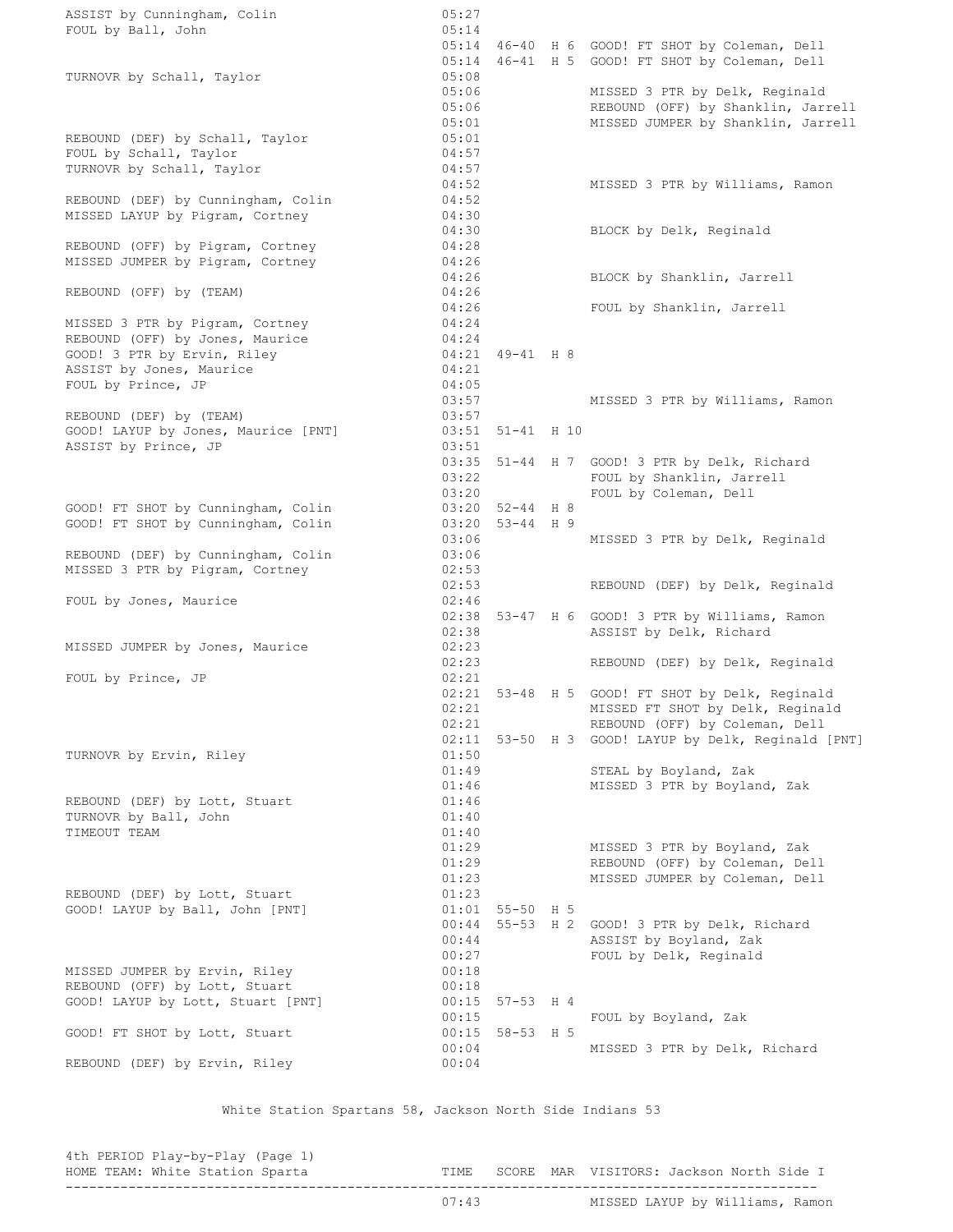REBOUND (DEF) by Ervin, Riley 07:43 07:23 FOUL by Delk, Richard GOOD! LAYUP by Ervin, Riley [PNT] 07:23<br>07:12 60-53 H 7<br>06:57 MISSED 3 PTR by Delk, Richard REBOUND (DEF) by Lott, Stuart 06:57<br>FOUL by Ball, John 06:35 FOUL by Ball, John TURNOVR by Ball, John 06:35 06:35 60-54 H 6 GOOD! FT SHOT by Coleman, Dell 06:35 60-55 H 5 GOOD! FT SHOT by Coleman, Dell 06:20 FOUL by Coleman, Dell MISSED FT SHOT by Lott, Stuart (06:20) REBOUND (OFF) by (DEADBALL) 06:20 MISSED FT SHOT by Lott, Stuart (06:20) 06:20 REBOUND (DEF) by Shanklin, Jarrell 06:04 60-57 H 3 GOOD! JUMPER by Shanklin, Jarrell [PNT] 05:59 FOUL by Delk, Reginald GOOD! FT SHOT by Ervin, Riley 05:59 61-57 H 4 GOOD! FT SHOT by Ervin, Riley<br>
GOOD! FT SHOT by Ervin, Riley<br>  $05:59$ <br>  $05:45$ <br>  $05:45$ <br>  $05:45$ MISSED 3 PTR by Williams, Ramon 05:45 REBOUND (OFF) by Delk, Reginald 05:41 MISSED LAYUP by Delk, Reginald REBOUND (DEF) by Ervin, Riley (05:41)  $\text{GOD! } 3$  PTR by Pigram, Cortney  $0.5:32$  65-57 H 8 ASSIST by Ervin, Riley Contract Communications (05:32 05:24 TIMEOUT TEAM 05:04 MISSED 3 PTR by Delk, Reginald 05:04 REBOUND (OFF) by Williams, Ramon 04:59 MISSED JUMPER by Williams, Ramon REBOUND (DEF) by Lott, Stuart 04:59 GOOD! LAYUP by Ervin, Riley [PNT] 04:54 67-57 H 10 ASSIST by Cunningham, Colin **1988** 04:54 04:37 67-59 H 8 GOOD! LAYUP by Shanklin, Jarrell [PNT] GOOD! LAYUP by Ervin, Riley [PNT] 04:18 69-59 H 10<br>04:08<br>04:05 71-59 H 12 FOUL by Delk, Reginald TURNOVR by Delk, Reginald GOOD! LAYUP by Ball, John [PNT] 04:05 71-59 H 12 ASSIST by Cunningham, Colin 1988 Colored 1991 FOUL by Ball, John 03:41 03:41 FOUL TECHNCL by Coleman, Dell 03:41 FOUL by Coleman, Dell 03:41 71-60 H 11 GOOD! FT SHOT by Williams, Ramon 03:41 71-61 H 10 GOOD! FT SHOT by Williams, Ramon GOOD! FT SHOT by Pigram, Cortney 03:41 72-61 H 11 GOOD! FT SHOT by Pigram, Cortney 03:41 73-61 H 12 03:18 FOUL by Hurd, Quentin GOOD! FT SHOT by Cunningham, Colin 03:18 74-61 H 13 GOOD! FT SHOT by Cunningham, Colin 03:18 75-61 H 14 03:18 74-61 H 13<br>03:18 75-61 H 14<br>03:09 MISSED JUMPER by Williams, Ramon 03:09 REBOUND (OFF) by (TEAM) FOUL by Pigram, Cortney 03:04 03:04 75-62 H 13 GOOD! FT SHOT by Boyland, Zak 03:04 MISSED FT SHOT by Boyland, Zak REBOUND (DEF) by Cunningham, Colin 03:04 GOOD! LAYUP by Ervin, Riley [PNT] 02:52 77-62 H 15 02:40 TURNOVR by Boyland, Zak STEAL by Ervin, Riley 02:39 02:36 FOUL by Boyland, Zak MISSED FT SHOT by Prince, JP 02:36 REBOUND (OFF) by (DEADBALL) 02:36 MISSED FT SHOT by Prince, JP 02:36 02:36 REBOUND (DEF) by Delk, Richard 02:28 TURNOVR by Delk, Richard STEAL by Cunningham, Colin 02:28 TURNOVR by Cunningham, Colin 02:28 02:19 MISSED 3 PTR by Williams, Ramon REBOUND (DEF) by Ervin, Riley 02:19 02:14 FOUL by Williams, Ramon GOOD! FT SHOT by Ervin, Riley 02:14 78-62 H 16 GOOD! FT SHOT by Ervin, Riley 02:14 79-62 H 17 02:00 79-64 H 15 GOOD! JUMPER by Shanklin, Jarrell [PNT] FOUL by Cunningham, Colin 01:59 01:59 MISSED FT SHOT by Shanklin, Jarrell 01:59 REBOUND (OFF) by Williams, Ramon 01:58 79-66 H 13 GOOD! LAYUP by Williams, Ramon [PNT] 01:45 FOUL by Shanklin, Jarrell GOOD! FT SHOT by Prince, JP  $01:45$  80-66 H 14 MISSED FT SHOT by Prince, JP 01:45 01:45 REBOUND (DEF) by Delk, Richard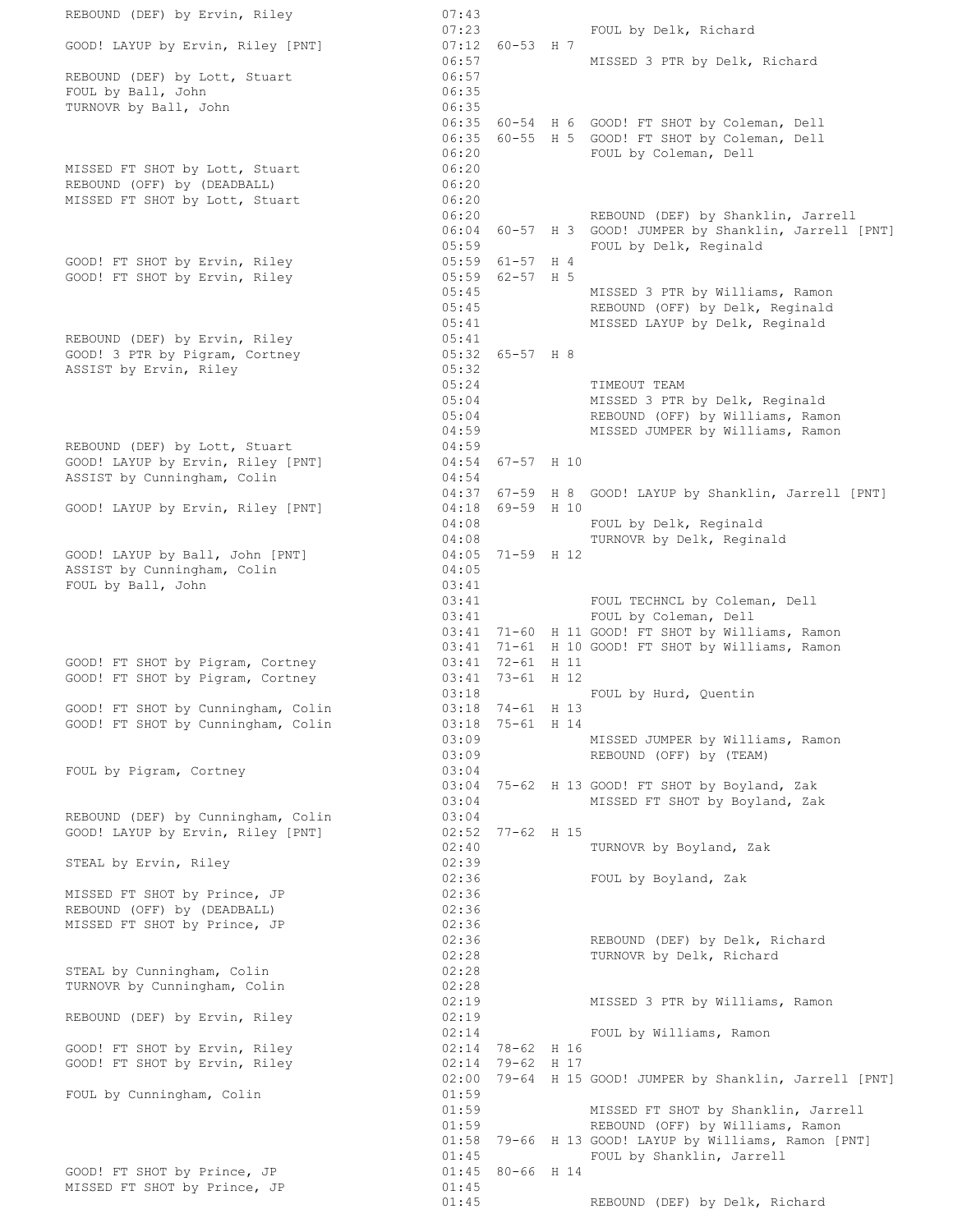|                                    | 01:37              |  |  | MISSED JUMPER by Delk, Richard                        |  |  |  |  |
|------------------------------------|--------------------|--|--|-------------------------------------------------------|--|--|--|--|
|                                    |                    |  |  | REBOUND (OFF) by Hurd, Quentin                        |  |  |  |  |
| FOUL by Cunningham, Colin          | 01:34              |  |  |                                                       |  |  |  |  |
|                                    | 01:34              |  |  | MISSED FT SHOT by Hurd, Quentin                       |  |  |  |  |
|                                    | 01:34              |  |  | REBOUND (OFF) by (DEADBALL)                           |  |  |  |  |
|                                    | 01:34              |  |  | MISSED FT SHOT by Hurd, Quentin                       |  |  |  |  |
| REBOUND (DEF) by Cunningham, Colin | 01:34              |  |  |                                                       |  |  |  |  |
| TIMEOUT TEAM                       | 01:05              |  |  |                                                       |  |  |  |  |
|                                    | 00:59              |  |  | FOUL by Hurd, Quentin                                 |  |  |  |  |
| GOOD! FT SHOT by Hilgeman, David   | $00:59$ 81-66 H 15 |  |  |                                                       |  |  |  |  |
| MISSED FT SHOT by Hilgeman, David  | 00:59              |  |  |                                                       |  |  |  |  |
|                                    | 00:59              |  |  | REBOUND (DEF) by Blankenship, Michael                 |  |  |  |  |
| FOUL by Hilgeman, David            | 00:47              |  |  |                                                       |  |  |  |  |
|                                    |                    |  |  | 00:47 81-67 H 14 GOOD! FT SHOT by Gray, Jeff          |  |  |  |  |
|                                    |                    |  |  | 00:44 81-68 H 13 GOOD! FT SHOT by Gray, Jeff          |  |  |  |  |
|                                    | 00:42              |  |  | FOUL by Gray, Jeff                                    |  |  |  |  |
| MISSED FT SHOT by Hilgeman, David  | 00:42              |  |  |                                                       |  |  |  |  |
| REBOUND (OFF) by (DEADBALL)        | 00:42              |  |  |                                                       |  |  |  |  |
| GOOD! FT SHOT by Hilgeman, David   | $00:42$ 82-68 H 14 |  |  |                                                       |  |  |  |  |
|                                    | 00:37              |  |  | MISSED 3 PTR by Gray, Jeff                            |  |  |  |  |
| REBOUND (DEF) by (TEAM)            | 00:37              |  |  |                                                       |  |  |  |  |
| TURNOVR by Jones, Marcus           | 00:30              |  |  |                                                       |  |  |  |  |
|                                    | 00:28              |  |  | MISSED 3 PTR by Burns, Antwan                         |  |  |  |  |
|                                    | 00:28              |  |  | REBOUND (OFF) by Gray, Jeff                           |  |  |  |  |
|                                    | 00:20              |  |  | MISSED LAYUP by Hurd, Quentin                         |  |  |  |  |
|                                    | 00:20              |  |  | REBOUND (OFF) by Hurd, Quentin                        |  |  |  |  |
|                                    | 00:18              |  |  | MISSED LAYUP by Hurd, Quentin                         |  |  |  |  |
|                                    | 00:18              |  |  | REBOUND (OFF) by Hurd, Quentin                        |  |  |  |  |
| FOUL by Jones, Marcus              | 00:16              |  |  |                                                       |  |  |  |  |
|                                    | 00:16              |  |  | MISSED FT SHOT by Hurd, Quentin                       |  |  |  |  |
|                                    | 00:16              |  |  | REBOUND (OFF) by (DEADBALL)                           |  |  |  |  |
|                                    |                    |  |  | 00:16 82-69 H 13 GOOD! FT SHOT by Hurd, Ouentin       |  |  |  |  |
|                                    | 00:13              |  |  | FOUL by Hurd, Quentin                                 |  |  |  |  |
| MISSED FT SHOT by Bynam, DeAndre   | 00:13              |  |  |                                                       |  |  |  |  |
| REBOUND (OFF) by (DEADBALL)        | 00:13              |  |  |                                                       |  |  |  |  |
| MISSED FT SHOT by Bynam, DeAndre   | 00:13              |  |  |                                                       |  |  |  |  |
| REBOUND (OFF) by Jones, Marcus     | 00:13              |  |  |                                                       |  |  |  |  |
| TURNOVR by Hilgeman, David         | 00:05              |  |  |                                                       |  |  |  |  |
|                                    | 00:04              |  |  | STEAL by Hurd, Quentin                                |  |  |  |  |
|                                    |                    |  |  | 00:02 82-71 H 11 GOOD! LAYUP by Williams, Ramon [PNT] |  |  |  |  |
|                                    | 00:02              |  |  | ASSIST by Hurd, Quentin                               |  |  |  |  |
|                                    |                    |  |  |                                                       |  |  |  |  |

White Station Spartans 82, Jackson North Side Indians 71